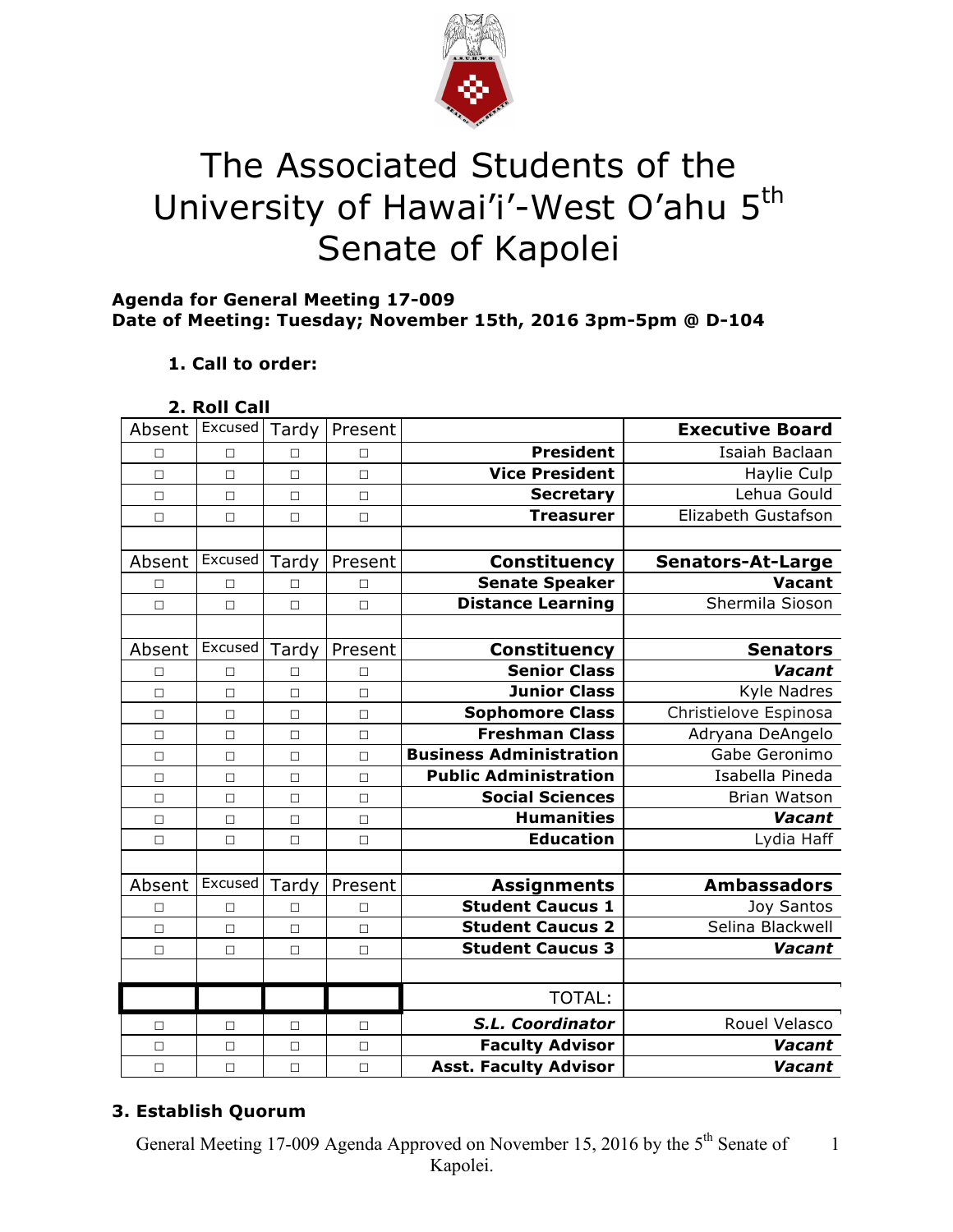#### 3.1 Quorum Established? Yes

#### **4. Open Forum Guest**

#### **5. Approval of Agenda and Minutes**

- 5.1 Minutes for Meeting 17-008 Motion: Second: Vote:
- 5.2 Agenda for Meeting 17-009 Motion: Second: Vote:

#### **6. Internal Reports**

- 6.1 President
- 6.2 Vice President
- 6.3 Secretary
- 6.4 Treasurer
- 6.5 Advisors
- 6.6 *Standing Committee Reports*
- 6.6.1 Budget & Finance
- 6.6.2 Activities
- 6.6.3 Legislative
- 6.7 *Ad Hoc Committee Reports*
- 6.7.1 Island Liaison Ad Hoc Committee
- 6.8 *Senators Report*
- 6.8.1 Senate Speaker **N/A**
- 6.8.1 Distance Learning
- 6.8.2 Senior Class **N/A**
- 6.8.3 Junior Class
- 6.8.4 Sophomore Class
- 6.8.5 Freshman Class
- 6.8.6 Business Administration Division
- 6.8.7 Public Administration Division
- 6.8.8 Social Sciences Division
- 6.8.9 Humanities Division **N/A**
- 6.8.10 Education Division
- 6.9 Caucus Ambassadors Report
- 6.10 *Campus Committees Report*
- -Communications Committee
- -Transportation Committee
- -Technology Committee
- -Health Committee
- -Strategic Planning Committee
- -Chancellors Search Committee